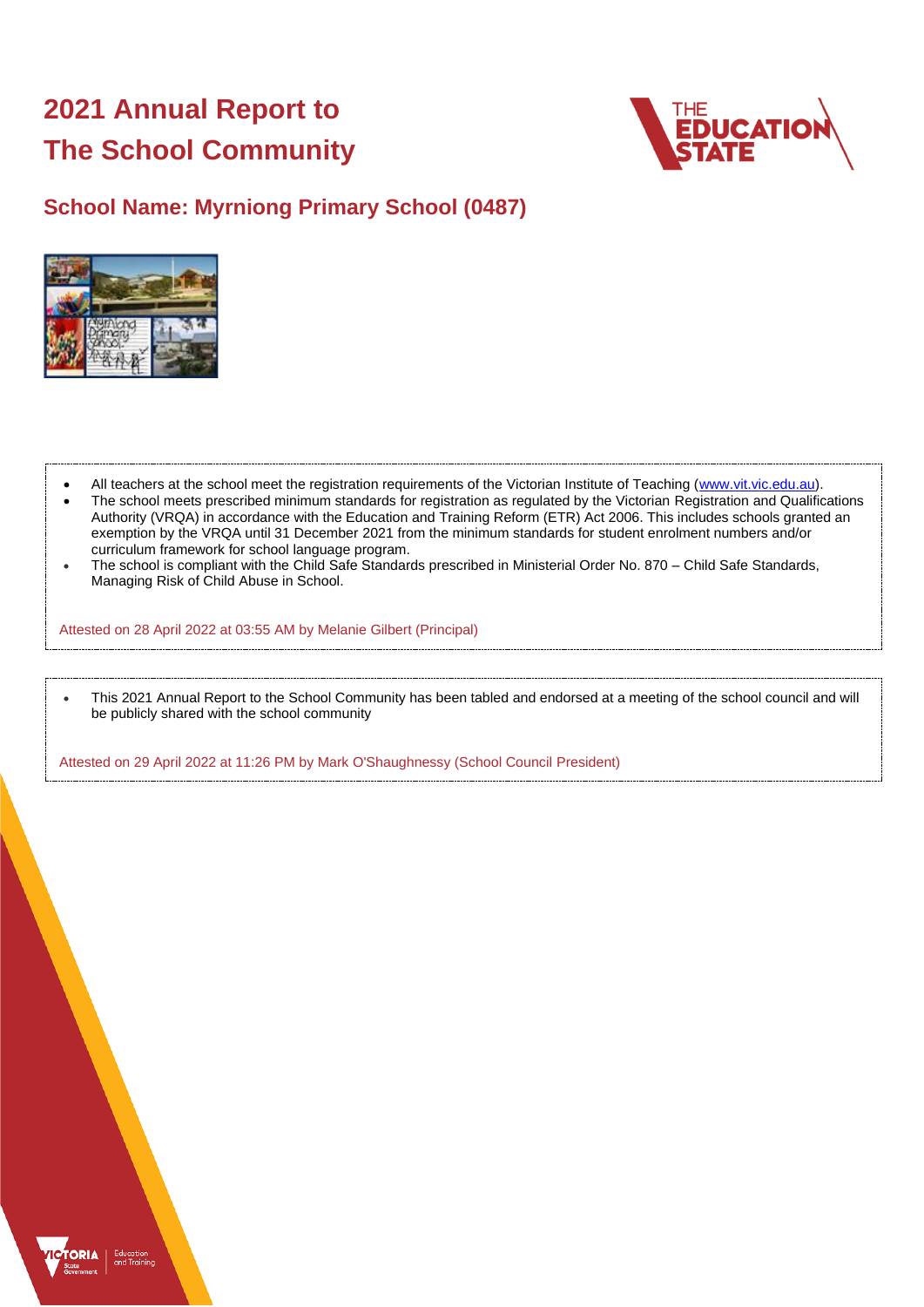

# How to read the Annual Report

## What does the *'About Our School'* commentary section of this report refer to?

The 'About our school' commentary provides a brief background on the school, an outline of the school's performance over the year and future directions.

The 'School Context' describes the school's vision, values and purpose. Details include the school's geographic location, size and structure, social characteristics, enrolment characteristics and special programs.

The 'Framework for Improving Student Outcomes (FISO)' section includes the improvement initiatives the school has selected and the progress they have made towards achieving them through the implementation of their School Strategic Plan and Annual Implementation Plan.

## What does the *'Performance Summary'* section of this report refer to?

The Performance Summary includes the following:

#### **School Profile**

- student enrolment information
- the school's 'Student Family Occupation and Education' category
- a summary of parent responses in the Parent Opinion Survey, shown against the statewide average for Primary schools
- school staff responses in the area of School Climate in the School Staff Survey, shown against the statewide average for Primary schools

#### **Achievement**

- English and Mathematics for Teacher Judgements against the curriculum
- English and Mathematics for National Literacy and Numeracy tests (NAPLAN).

### **Engagement**

Student attendance at school

### **Wellbeing**

Student responses to two areas in the Student Attitudes to School Survey:

- Sense of Connectedness
- Management of Bullying

Results are displayed for the latest year and the average of the last four years (where available). As NAPLAN tests were not conducted in 2020, the NAPLAN 4-year average is the average of 2018, 2019 and 2021 data in the 2021 Performance Summary.

## Considering COVID-19 when interpreting the Performance Summary

The Victorian community's experience of COVID-19, including remote and flexible learning, had a significant impact on normal school operations in 2020 and 2021. This impacted the conduct of assessments and surveys. Readers should be aware of this when interpreting the Performance Summary.

For example, in 2020 and 2021 school-based surveys ran under changed circumstances, and NAPLAN was not conducted in 2020. Absence and attendance data during this period may have been influenced by local processes and procedures adopted in response to remote and flexible learning.

Schools should keep this in mind when using this data for planning and evaluation purposes.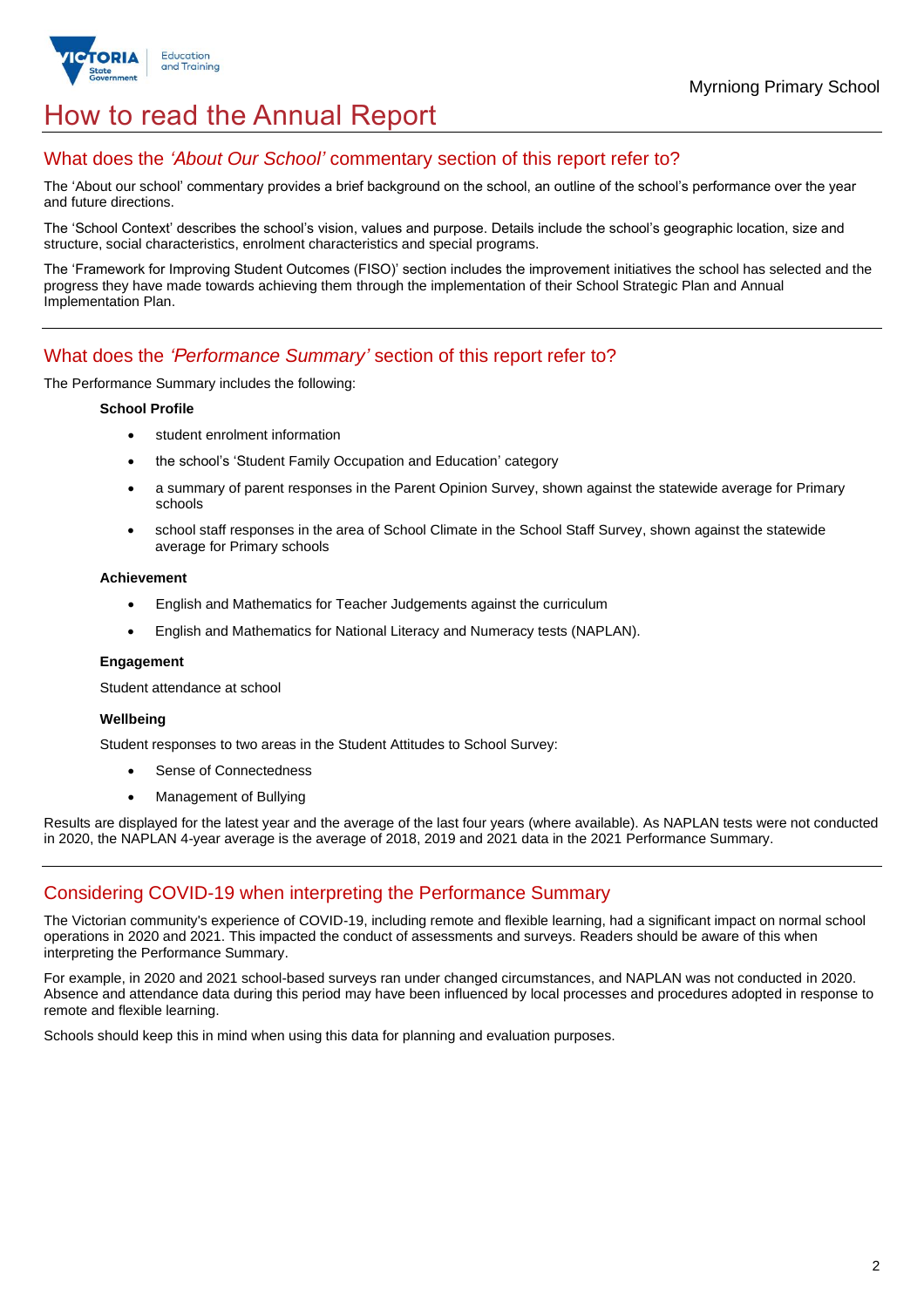

# How to read the Annual Report (continued)

## What do *'Similar Schools'* refer to?

Similar Schools are a group of Victorian government schools with similar characteristics to the school.

This grouping of schools has been created by comparing each school's socio-economic background of students, the number of non-English speaking students and the school's size and location.

## What does *'NDP'* or '*NDA*' mean?

'NDP' refers to no data being published for privacy reasons or where there are insufficient underlying data. For example, very low numbers of participants or characteristics that may lead to identification will result in an 'NDP' label.

'NDA' refers to no data being available. Some schools have no data for particular measures due to low enrolments. There may be no students enrolled in some year levels, so school comparisons are not possible.

Note that new schools only have the latest year of data and no comparative data from previous years. The Department also recognises unique circumstances in Specialist, Select Entry, English Language, Community Schools and schools that changed school type recently, where school-to-school comparisons are not appropriate.

# What is the *'Victorian Curriculum'*?

The Victorian Curriculum F–10 sets out what every student should learn during his or her first eleven years of schooling. The curriculum is the common set of knowledge and skills required by students for life-long learning, social development and active and informed citizenship.

The Victorian Curriculum is assessed through teacher judgements of student achievement based on classroom learning.

The curriculum has been developed to ensure that school subjects and their achievement standards enable continuous learning for all students, including students with disabilities.

The 'Towards Foundation Level Victorian Curriculum' is integrated directly into the curriculum and is referred to as 'Levels A to D'.

'Levels A to D' may be used for students with disabilities or students who may have additional learning needs. These levels are not associated with any set age or year level that links chronological age to cognitive progress (i.e., there is no age expected standard of achievement for 'Levels A to D').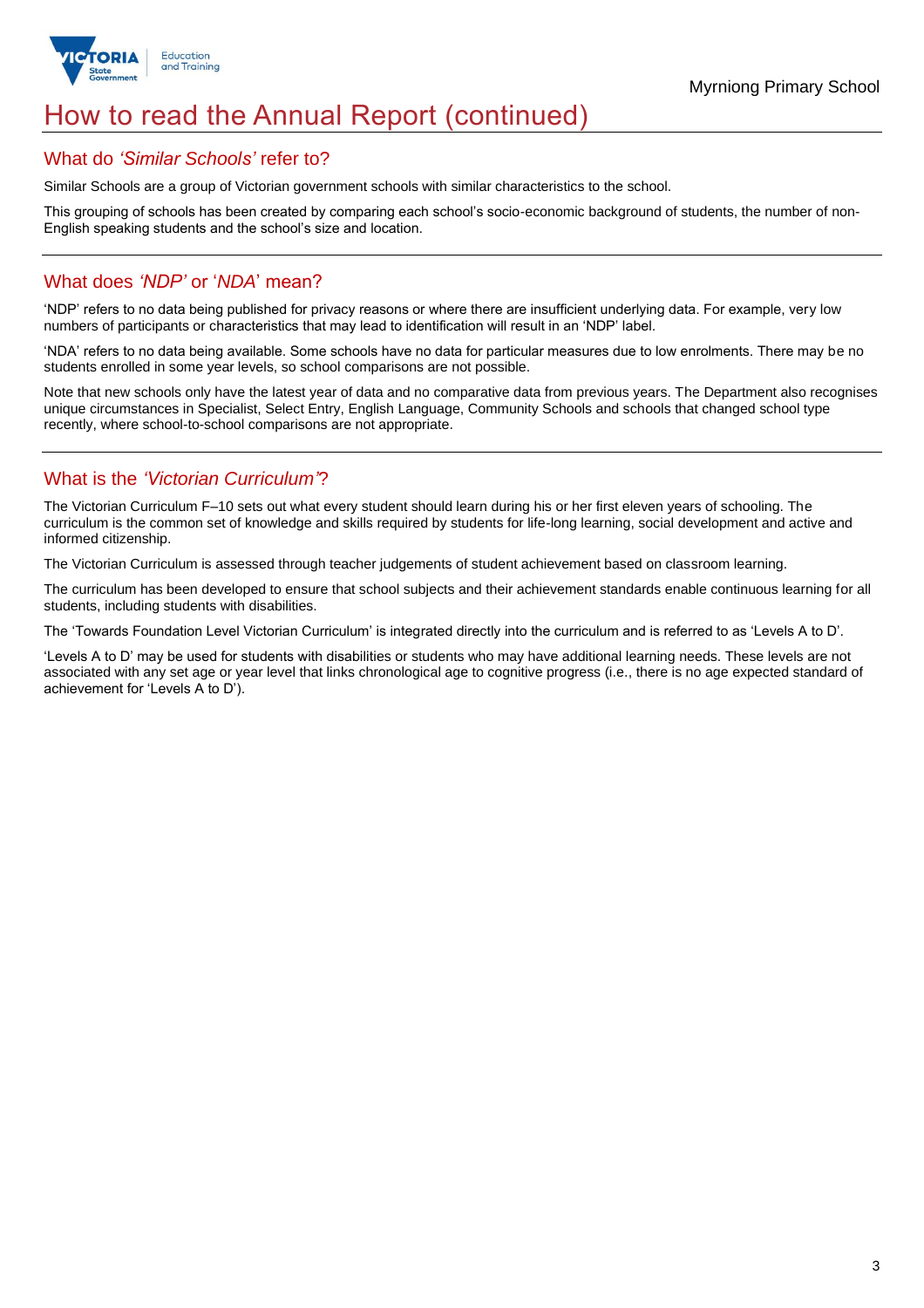



# **About Our School**

## School context

Myrniong Primary School is located in the township of Myrniong, 72 kilometres north west of Melbourne. The school was established on the current site in 1859 and has a heritage listed building which houses our office, administration and staffroom. Our school grounds are both picturesque and spacious looking north to Mt Blackwood surrounded by farmland. Our students come from a mixture of suburban, town and semi-rural households. As a result there are a number of students that access the school bus service. Myrniong Primary School's enrolment numbers have remained consistent, growing steadily over the past two years. Projections are for a steady growth with enrolments. Our school's final enrolment for 2021 was 190.

Myrniong Primary is committed to providing a learning environment and educational programs, which will motivate, challenge and support students to become lifelong learners. The school aims to maximise student potential in a safe and caring community in which academic achievement, positive self-esteem, and the rights of all are highly valued and respected. Towards the end of 2021 the school began the process of consulting the community for the development of new school values. As a result, four new school values were identified and the acronym RICH was developed; Respect, Integrity, Collaboration and High Expectations.

In 2021, our enrolment was divided into a junior section with a foundation class, a grade F/1 class and 2 x 1/2 classes and the senior section with two grade 3/4 classrooms and two grade 5/6 classrooms. In 2021, there was one international student. There were 3 students funded under the program for students with disabilities. The schools SFOE is 0.33. This suggests that our families are predominantly middle class with an average household income. The range of cultural diversity across our students is very low, with very few children learning English as an additional language. While there is a lack of cultural diversity, students do present with a wide range of needs. School Programs and support have been implemented to assist these students. In 2021 Myrniong Primary School had 14.6 EFT. The staffing profile at the school is made up of 1 Principal, 1 Leading Teacher in term 1, 2 and 3, 1 Assistant Principal in term 4, 10 classroom teachers including an acting learning specialist, 4 education support staff and 1 Business Manager.

The staffing profile of Myrniong Primary School has remained relatively stable over time with some movement in recent years, and includes no Aboriginal and Torres Strait Islander members of staff. The profile itself has maintained a balance of both experienced and younger teachers. Our leadership structure/team is made up of Principal, Leading Teacher, Acting Learning Specialist & PLC Leaders. Leadership of Professional Learning Communities has been performed by a mixture of experienced and inexperienced teachers who drive school improvement. Decision making is a collaborative process with this team regularly consulting on school programs and future direction. Myrniong Primary School provides strong and comprehensive curriculum programs. In addition, a number of programs have been enhanced to promote our vision relating to improving each and every child's educational opportunities and preparedness for their future. The Transition Program, Year 6 Leadership Program, Buddies Program, Community Partnerships, and Individual Learning Programs have all served to better cater to our community, presenting unique and diverse learning opportunities.

The school offers a before and after school program that is managed by school council. In 2021 the program consistently had 12 enrolments in the morning and afternoon programs.

# Framework for Improving Student Outcomes (FISO)

Myrniong Primary School is beginning to build practice excellence through sharing knowledge and expertise learnt at Professional Development and through their PLCs. Teachers are beginning to build their data literacy and ability to use student learning data in order to maximise student learning growth. A full curriculum review took place in 2020. Teachers work collaboratively to amend assessment schedules and are beginning to use data walls and data tracking tools to monitor student progression, celebrating success and identifying students' individual needs. Student data is tracked and recorded using the reporting program Accelerus. Myrniong Primary School continues to employ weekly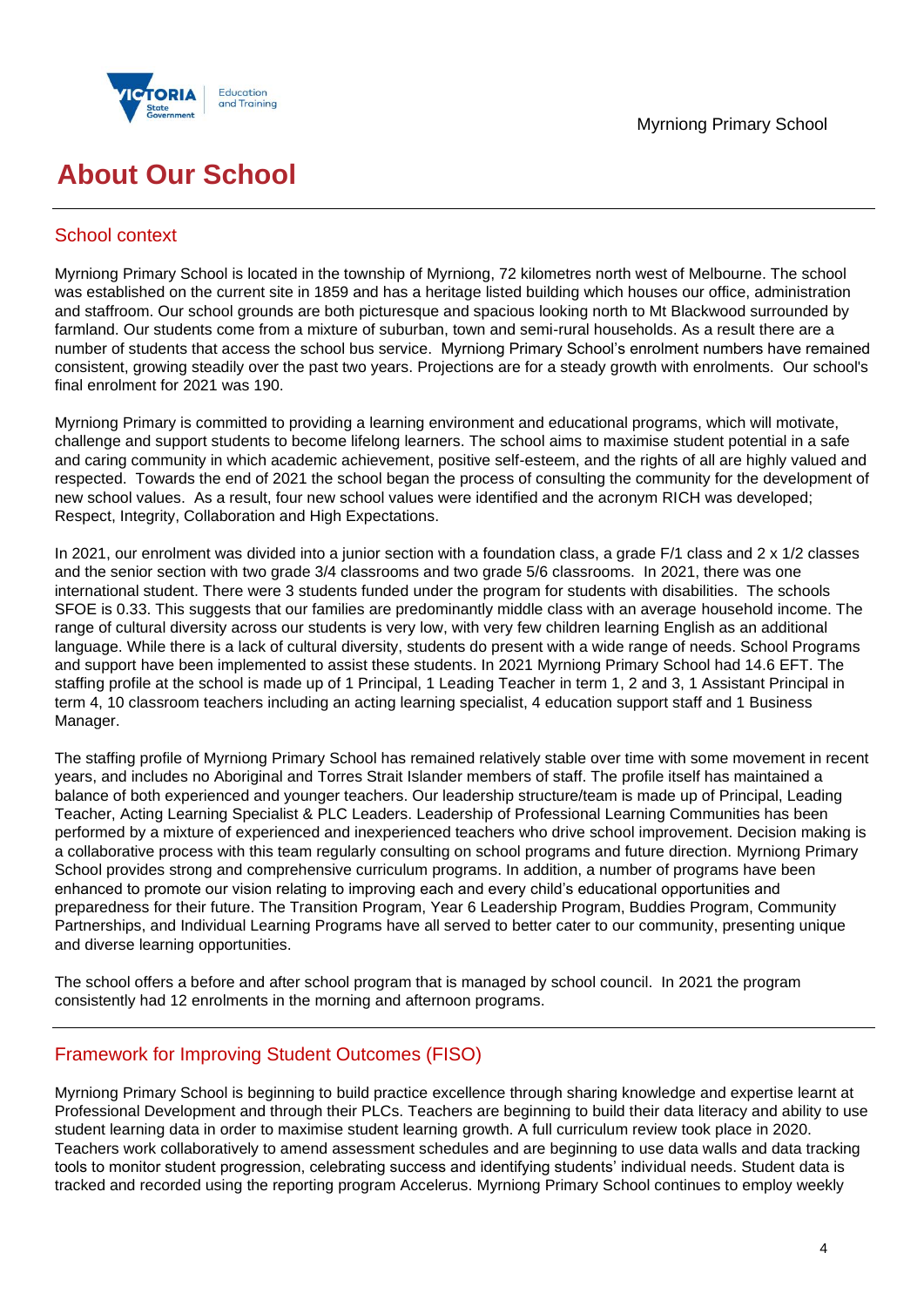

Professional Learning Community meetings where we explore evidence based high impact teaching strategies to support teachers and learning. Our leadership team meets each fortnight to strengthen the overall operation of our school. Across our teaching team, our set values and behaviours are exhibited which has reinforced our vision and strengthened our culture. The students' values are regularly reinforced within the classroom and in the yard, which continued to be strengthened in 2021, with MPS becoming a Lead School in Respectful Relationships. Teachers look for these qualities when selecting students for weekly awards. Our behaviour management flow charts for classroom, playground and ICT give students clear direction, with these also being reviewed and updated in 2021. In 2021 Myrniong Primary school focused on the 2021 Priorities Goal of learning catch up and extension, happy, active and healthy kids and Connected schools priority.

## Achievement

PSD Funding in 2021 there were 2 students funded under the program for students with disabilities. One student under a severe language rating and one under severe behaviour. Both students were allocated time with education support staff, including time with the schools trained STAP (speech therapy assistance program) education Support member.

Overall, students and families responded well during Remote Learning in 2021. Staff were able to transition easily into the routine of remote learning by utilising Seesaw as a vehicle. This included whole class meetings/sessions as well as small group work for targetted teaching. With regard to AIP goals and targets:

- PLCs were maintained throughout the 2021 school year, even through COVID/remote learning phases. However, full implementation of instructional model work, coaching, etc was not possible.

- PLC - team level and HITs were maintained across the year, though their effectiveness and deep focus were hindered by the interruptions of remote learning.

- Intervention structures were altered to support the remote learning through small group work of both LT and ES staff.

- Strong development of scope and sequence F-6 of RRR curriculum. Teachers implemented lessons as appropriate during remote learning Phase 1 and 2.

- Whole school curriculum documentation was developed and finalised in Term 4, 2021.

PSD funding has been strategically utilised to build a layered in-class support program, this also includes some small group withdrawal and focussed 1:1 speech and language support where required. Additional resources have also been purchased to support students with additional needs.

## **Engagement**

Throughout the course of 2021, specifically over the course of two remote learning periods, engagement and wellbeing became an increased focus for us in supporting our students and families. Whilst the continued development of curriculum strengthened learning opportunities, strong monitoring of student attendance and engagement was undertaken by all staff and appropriate actions implemented where support was required.

Students are provided with opportunities to participate in leadership through the Junior School Council and Year 6 Leadership program. JSC members are responsible for aspects of fundraising and act as a soundboard for the student body. Increased opportunity for student voice and agency will be a continued area of focus for 2022 and beyond. Teachers kept attendance records of student engagement throughout the remote learning periods, and made personal contact where periods of disengagement and/or absence occurred.

## **Wellbeing**

Wellbeing of staff, students and their families is an integral part of our school and the curriculum. During remote learning: whole class zoom and small groups sessions were a regular part of Phase 2 Remote Learning, which contributed significantly to students' connection to peers and school. At times, staff also utilised 1:1 Zoom and phone calls where wellbeing check ins were required. Throughout Phase 2 of remote learning, the school implemented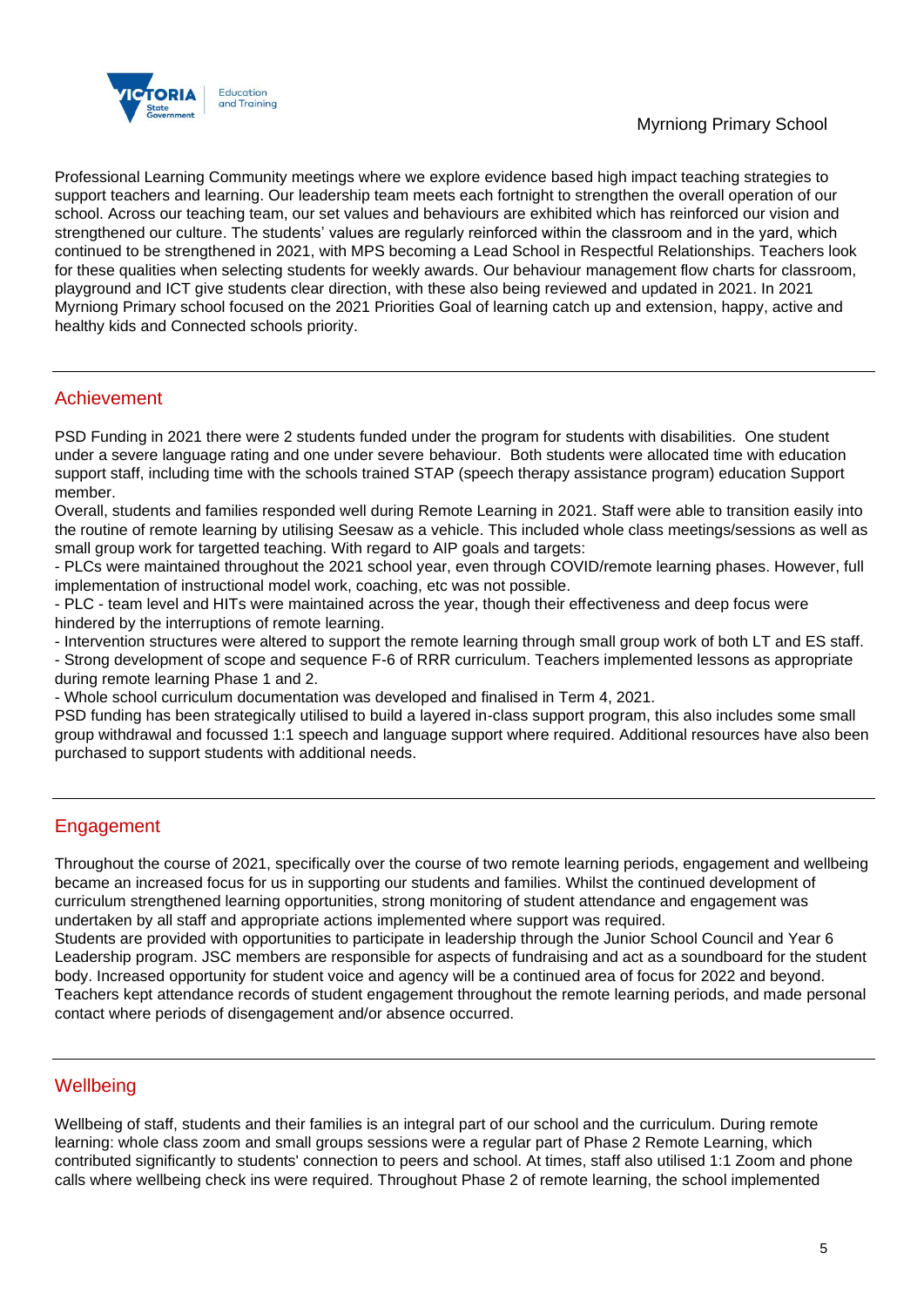

## Myrniong Primary School

"wellbeing Wednesdays" where specialist classes were offered alongside other mindfulness options. Upon returning to onsite learning, a focus on re-establishing classroom connections and culture was key. Whilst a limited transition program was able to take place K-F, we again implemented our extended whole day transition F-6 in Term 4 to support students as they moved into, through and out of MPS. Our teachers modified the Respectful Relationships curriculum to be delivered in a remote format. Reports from allied services for individual students were uploaded to Xuno to allow a consistent approach to student support. In term 4 of 2021 an Assistant Principal with a particular responsibility of student wellbeing was appointed. Professional learning for the Principal Class in the Disability Inclusion Model was completed in term 2 of 2021 to be rolled out in 2022. The assistant principal worked 1:1 with students to assist in reengagement after remote learning. Student stamina was identified as a concern and focus for developing this was prioritised. A handover was completed to the assistant principal to ensure that consistency for students and families was provided. The school Values were reworked in the second half of 2021. 2021 saw the development of the Behaviour Matrix which is modelled on the school values and provides a clear outline of the expected positive behaviours within the school.

## Finance performance and position

In 2021, Myrniong Primary School achieved a budget surplus. Significant resources, including Equity Funding, were allocated to key priority areas such as Professional Learning for staff, Student Wellbeing, and buildings and grounds to improve both student outcomes and the quality of our school environment and resources. Funds were allocated to maintaining and improving school buildings and facilities, including fencing, paths, painting and a new shade structure. A grant has been applied for as a part of the Government's shade sails in schools program. This project will be completed in 2022/2023. The financial summary has been checked and found to be accurate.

## **For more detailed information regarding our school please visit our website at [https://www.myrniongps.vic.edu.au](https://www.myrniongps.vic.edu.au/)**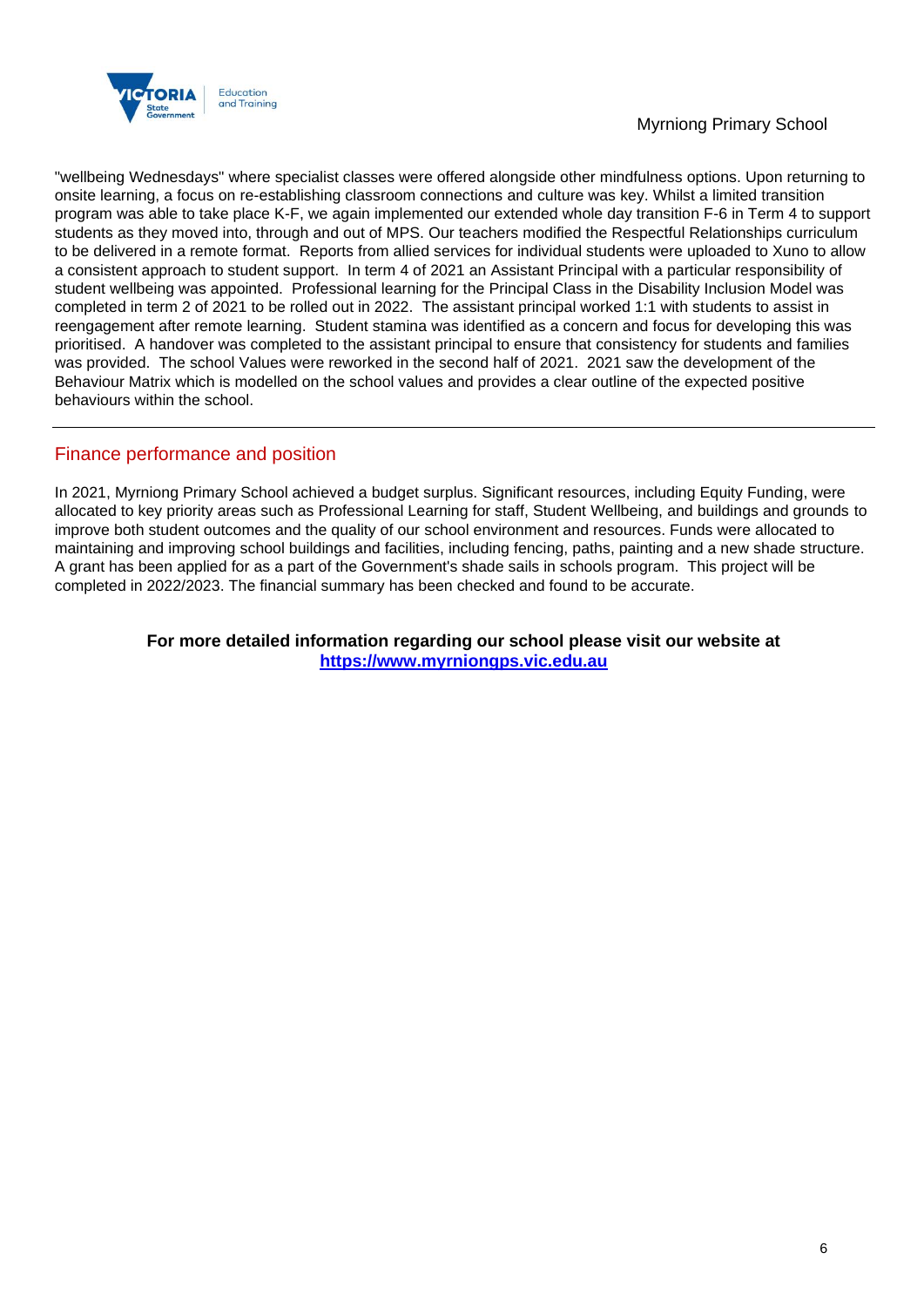

# **Performance Summary**

The Performance Summary for government schools provides an overview of how this school is contributing to the objectives of the Education State and how it compares to other Victorian government schools.

All schools work in partnership with their school community to improve outcomes for children and young people. Sharing this information with parents and the wider school community helps to support community engagement in student learning, a key priority of the Framework for Improving Student Outcomes.

Refer to the 'How to read the Annual Report' section for help on how to interpret this report.

# SCHOOL PROFILE

#### **Enrolment Profile**

A total of 192 students were enrolled at this school in 2021, 90 female and 102 male.

NDP percent of students had English as an additional language and NDP percent were Aboriginal or Torres Strait Islander.

#### **Overall Socio-Economic Profile**

The overall school's socio-economic profile is based on the school's Student Family Occupation and Education index (SFOE).

SFOE is a measure of socio-educational disadvantage of a school, based on educational and employment characteristics of the parents/carers of students enrolled at the school. Possible SFOE band values are: Low, Low-Medium, Medium and High. A 'Low' band represents a low level of socio-educational disadvantage, a 'High' band represents a high level of socio-educational disadvantage.

This school's SFOE band value is: Low - Medium

#### **Parent Satisfaction Summary**

The percent endorsement by parents on their school satisfaction level, as reported in the annual Parent Opinion Survey.

Percent endorsement indicates the percent of positive responses (agree or strongly agree) from parents who responded to the survey.



### **School Staff Survey**

The percent endorsement by staff on School Climate, as reported in the annual School Staff Survey.

Percent endorsement indicates the percent of positive responses (agree or strongly agree) from staff who responded to the survey. Data is suppressed for schools with three or less respondents to the survey for confidentiality reasons.

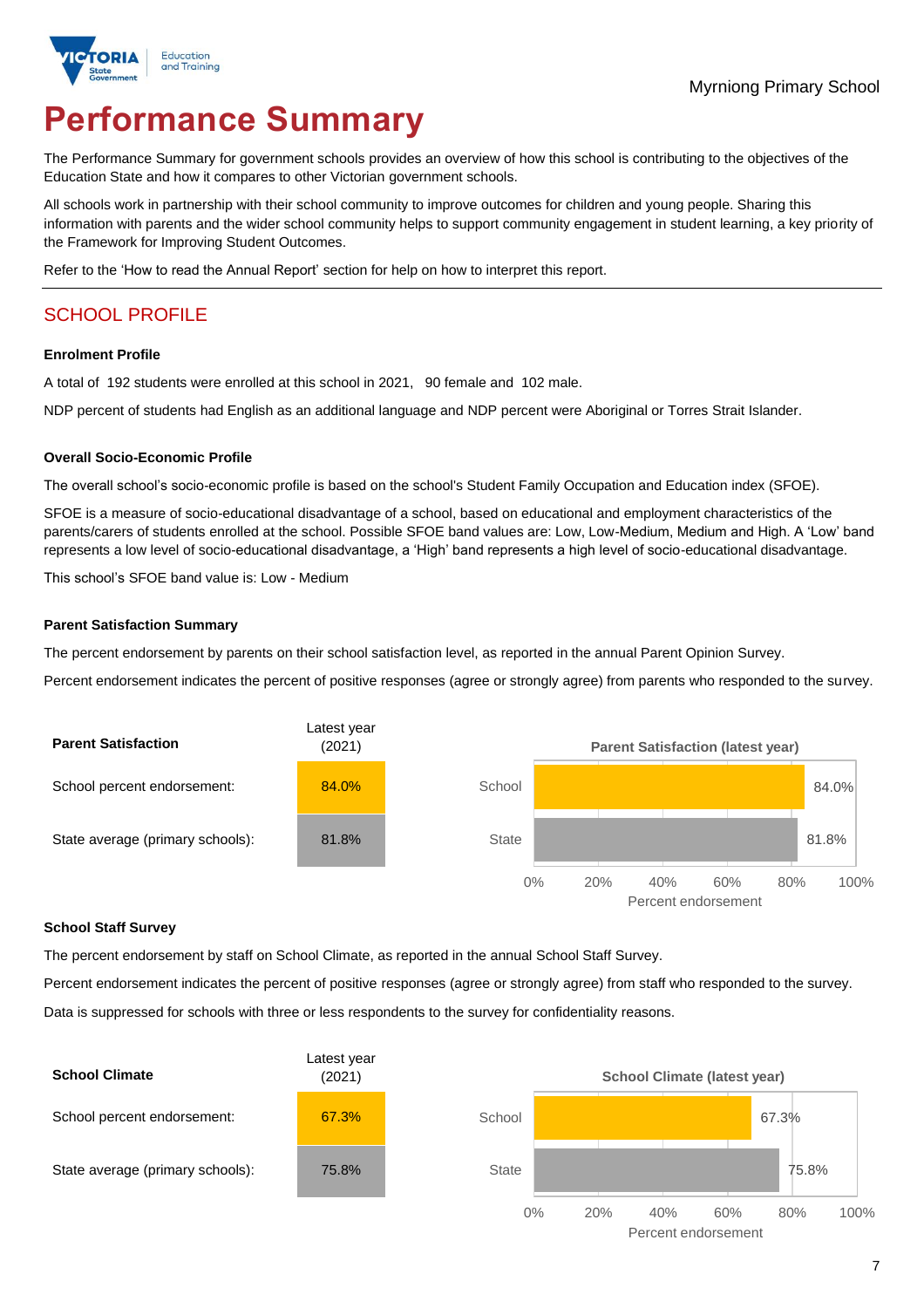

# ACHIEVEMENT

*Key: 'Similar Schools' are a group of Victorian government schools that are like this school, taking into account the school's socioeconomic background of students, the number of non-English speaking students and the size and location of the school.*

### **Teacher Judgement of student achievement**

Percentage of students working at or above age expected standards in English and Mathematics.



Percent students at or above age expected level

| <b>Mathematics</b><br>Years Prep to 6                             | Latest year<br>(2021) |
|-------------------------------------------------------------------|-----------------------|
| School percent of students at or above age<br>expected standards: | 82.5%                 |
| Similar Schools average:                                          | 86.4%                 |
| State average:                                                    | 84.9%                 |

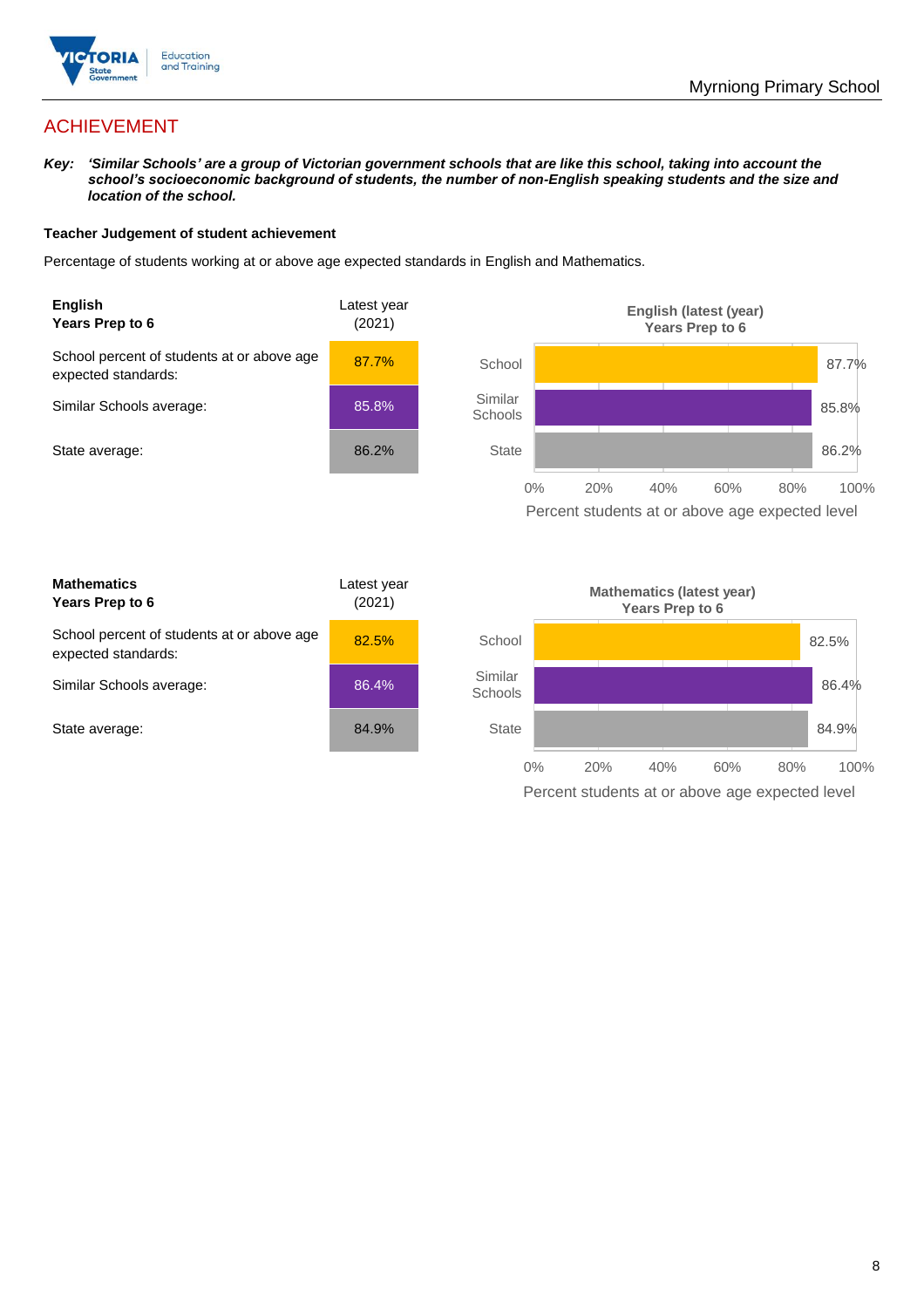

# ACHIEVEMENT (continued)

*Key: 'Similar Schools' are a group of Victorian government schools that are like this school, taking into account the school's socioeconomic background of students, the number of non-English speaking students and the size and location of the school.*

## **NAPLAN**

Percentage of students in the top three bands of testing in NAPLAN.

Note: NAPLAN tests were not conducted in 2020, hence the 4-year average is the average of 2018, 2019 and 2021 data.

| Reading<br>Year 3                                 | Latest year<br>(2021) | 4-year<br>average |                    | <b>NAPLAN Reading (latest year)</b><br>Year <sub>3</sub>    |             |
|---------------------------------------------------|-----------------------|-------------------|--------------------|-------------------------------------------------------------|-------------|
| School percent of students in<br>top three bands: | 88.0%                 | 75.8%             | School             |                                                             | 88.0%       |
| Similar Schools average:                          | 75.0%                 | 76.1%             | Similar<br>Schools |                                                             | 75.0%       |
| State average:                                    | 76.9%                 | 76.5%             | <b>State</b>       |                                                             | 76.9%       |
|                                                   |                       |                   | $0\%$              | 20%<br>40%<br>60%<br>Percent of students in top three bands | 100%<br>80% |
| Reading<br>Year <sub>5</sub>                      | Latest year<br>(2021) | 4-year<br>average |                    | <b>NAPLAN Reading (latest year)</b><br>Year <sub>5</sub>    |             |
| School percent of students in<br>top three bands: | 72.2%                 | 68.3%             | School             |                                                             | 72.2%       |
| Similar Schools average:                          | 71.0%                 | 68.9%             | Similar<br>Schools |                                                             | 71.0%       |
| State average:                                    | 70.4%                 | 67.7%             | <b>State</b>       |                                                             | 70.4%       |
|                                                   |                       |                   | $0\%$              | 20%<br>40%<br>60%<br>Percent of students in top three bands | 100%<br>80% |
| <b>Numeracy</b><br>Year 3                         | Latest year<br>(2021) | 4-year<br>average |                    | <b>NAPLAN Numeracy (latest year)</b><br>Year <sub>3</sub>   |             |
| School percent of students in<br>top three bands: | 64.0%                 | 64.5%             | School             |                                                             | 64.0%       |
| Similar Schools average:                          | 68.6%                 | 70.0%             | Similar<br>Schools |                                                             | 68.6%       |
| State average:                                    | 67.6%                 | 69.1%             | <b>State</b>       |                                                             | 67.6%       |
|                                                   |                       |                   | $0\%$              | 20%<br>40%<br>60%<br>Percent of students in top three bands | 80%<br>100% |
| <b>Numeracy</b><br>Year 5                         | Latest year<br>(2021) | 4-year<br>average |                    | <b>NAPLAN Numeracy (latest year)</b><br>Year 5              |             |
| School percent of students in<br>top three bands: | 77.8%                 | 69.8%             | School             |                                                             | 77.8%       |
| Similar Schools average:                          | 59.8%                 | 60.3%             | Similar<br>Schools |                                                             | 59.8%       |
| State average:                                    | 61.6%                 | 60.0%             | State              |                                                             | 61.6%       |
|                                                   |                       |                   | $0\%$              | 20%<br>40%<br>60%                                           | 80%<br>100% |

Percent of students in top three bands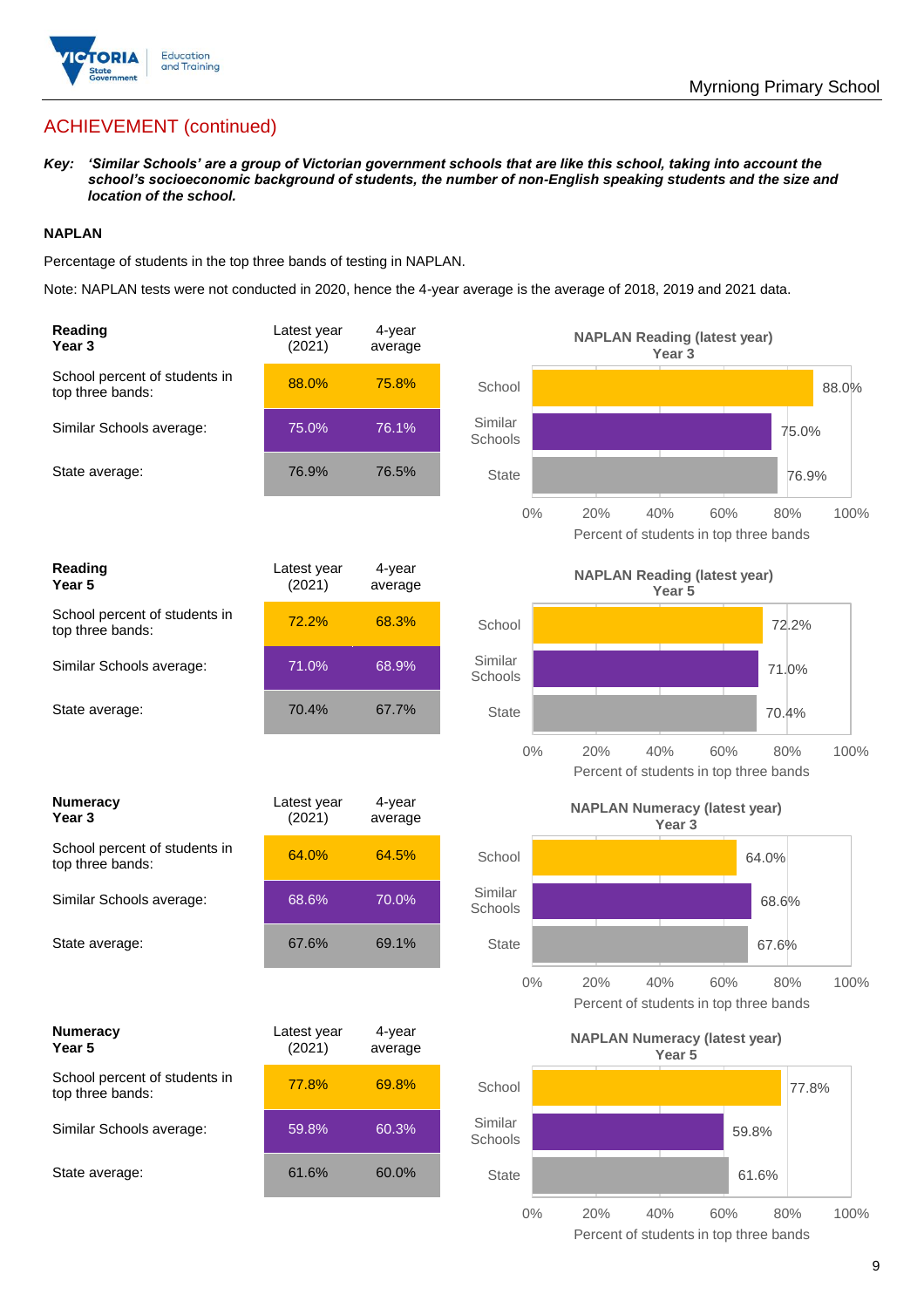

# ACHIEVEMENT (continued)

## **NAPLAN Learning Gain**

NAPLAN learning gain is determined by comparing a student's current year result relative to the results of all 'similar' Victorian students (i.e., students in all sectors in the same year level who had the same score two years prior). If the current year result is in the top 25 percent, their gain level is categorised as 'High'; middle 50 percent is 'Medium'; bottom 25 percent is 'Low'.

### **Learning Gain Year 3 (2019) to Year 5 (2021)**

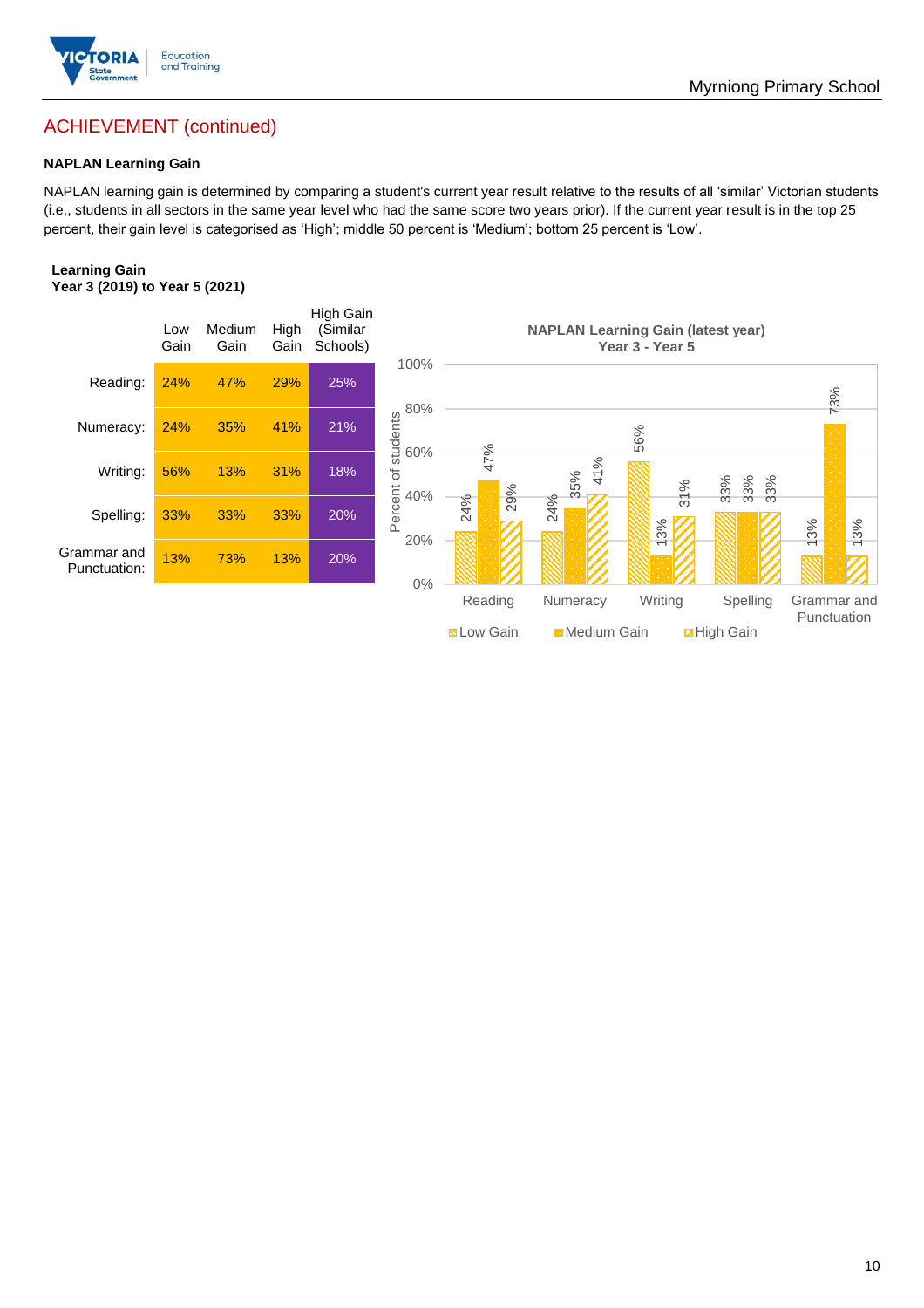

# ENGAGEMENT

*Key: 'Similar Schools' are a group of Victorian government schools that are like this school, taking into account the school's socioeconomic background of students, the number of non-English speaking students and the size and location of the school.*

### **Average Number of Student Absence Days**

Absence from school can impact on students' learning. Common reasons for non-attendance include illness and extended family holidays. Absence and attendance data in 2020 and 2021 may have been influenced by COVID-19.



### **Attendance Rate (latest year)**

|                                             | Prep | Year 1 | Year 2 | Year 3 | Year 4 | Year 5 | Year 6 |
|---------------------------------------------|------|--------|--------|--------|--------|--------|--------|
| Attendance Rate by year level<br>$(2021)$ : | 90%  | 93%    | 94%    | 92%    | 93%    | 92%    | 91%    |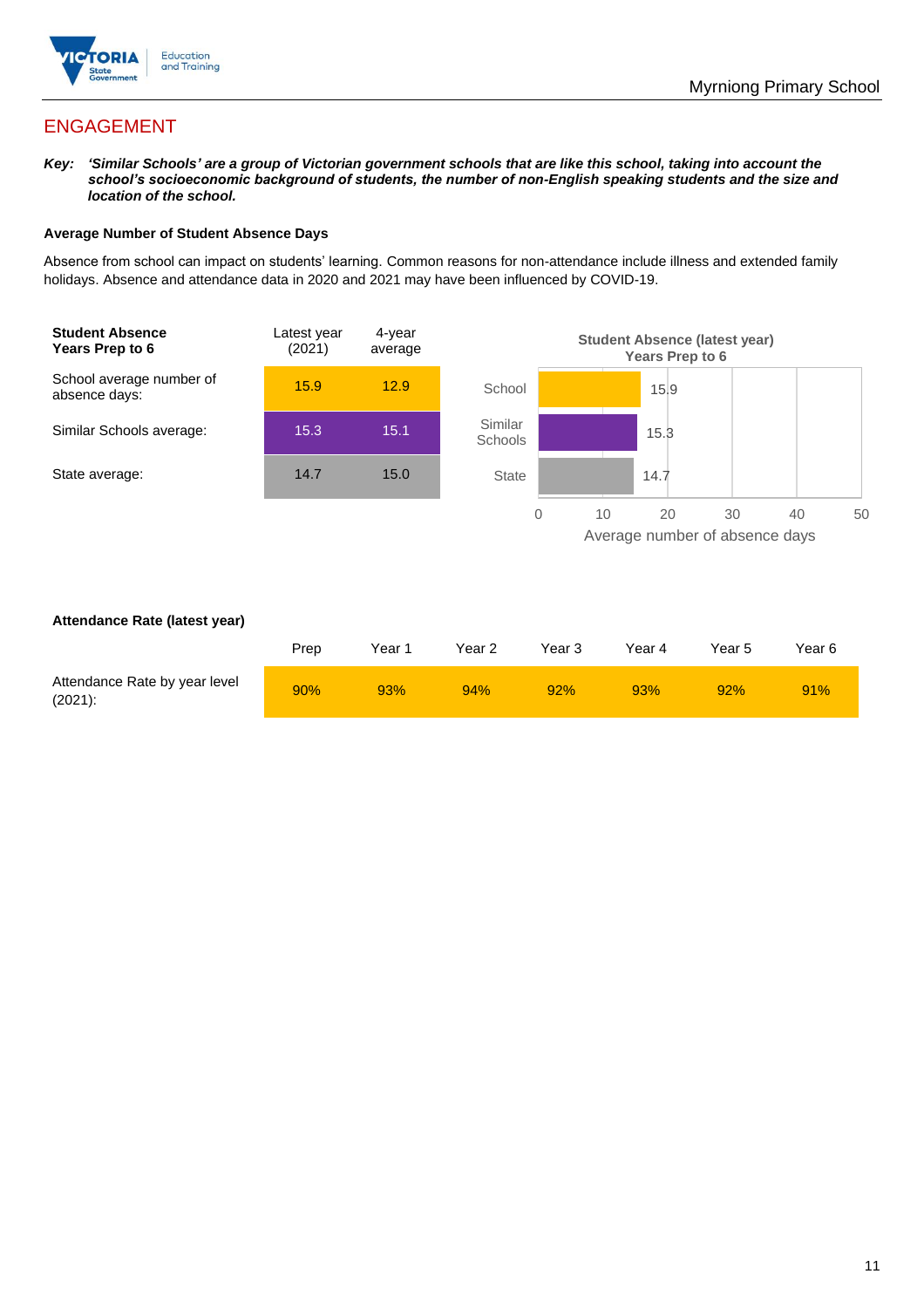

## **WELLBEING**

*Key: 'Similar Schools' are a group of Victorian government schools that are like this school, taking into account the school's socioeconomic background of students, the number of non-English speaking students and the size and location of the school.*

#### **Student Attitudes to School – Sense of Connectedness**

The percent endorsement on Sense of Connectedness factor, as reported in the Attitudes to School Survey completed annually by Victorian government school students, indicates the percent of positive responses (agree or strongly agree).



*Due to lower participation rates, differences in the timing of the survey/length of survey period and the general impact of Covid19 across 2020 and 2021, data are often not comparable with previous years or within similar school groups. Care should be taken when interpreting these results.*



### **Student Attitudes to School – Management of Bullying**

The percent endorsement on Management of Bullying factor, as reported in the Attitudes to School Survey completed annually by Victorian government school students, indicates the percent of positive responses (agree or strongly agree).

| <b>Management of Bullying</b><br>Years 4 to 6 | Latest year<br>(2021) | 4-year<br>average |  |
|-----------------------------------------------|-----------------------|-------------------|--|
| School percent endorsement:                   | 91.7%                 | 90.5%             |  |
| Similar Schools average:                      | 79.1%                 | 79.7%             |  |
| State average:                                | 78.4%                 | 79.7%             |  |

*Due to lower participation rates, differences in the timing of the survey/length of survey period and the general impact of Covid19 across 2020 and 2021, data are often not comparable with previous years or within similar school groups. Care should be taken when interpreting these results.*

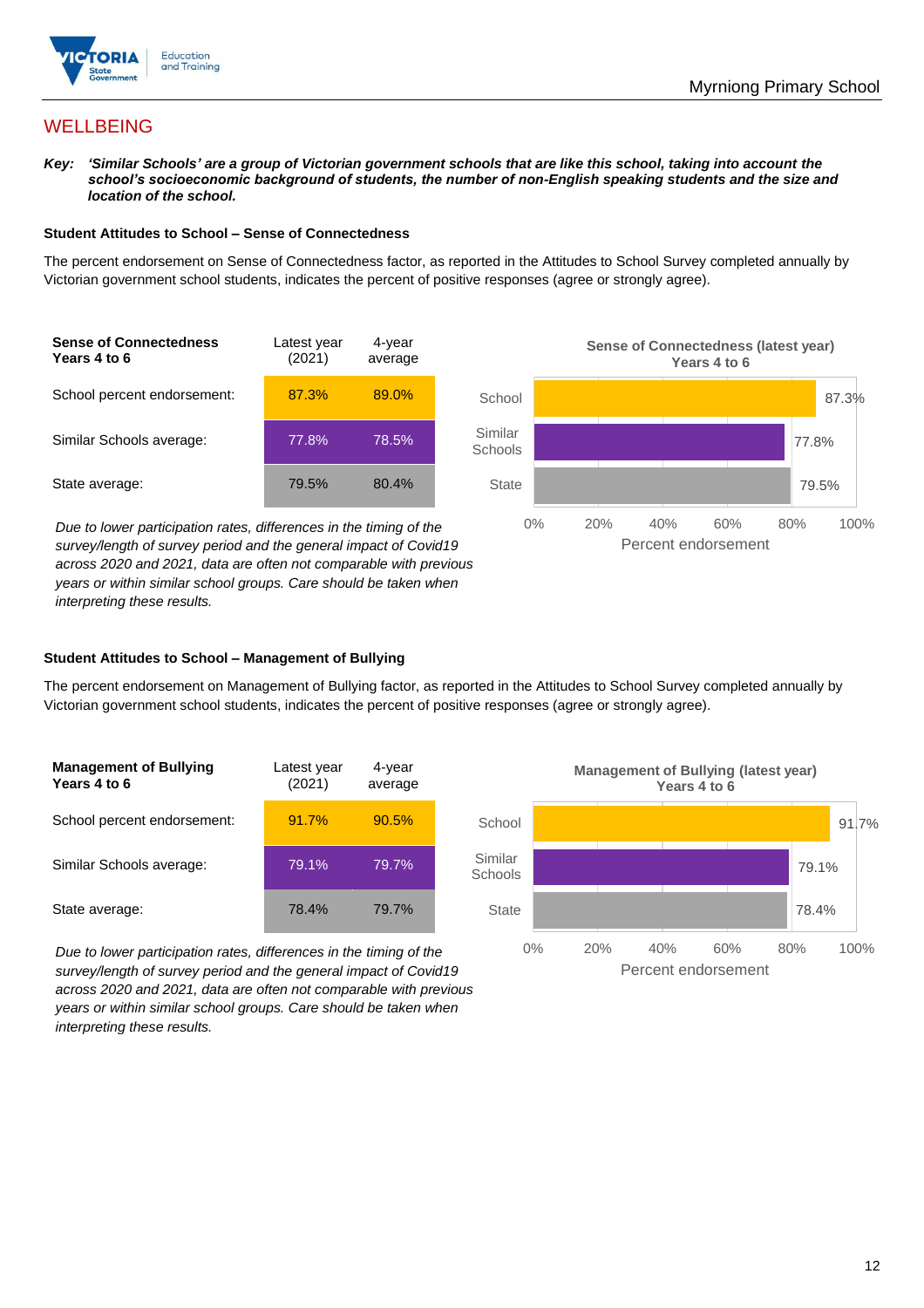

# **Financial Performance and Position**

FINANCIAL PERFORMANCE - OPERATING STATEMENT SUMMARY FOR THE YEAR ENDING 31 DECEMBER, 2021

| <b>Revenue</b>                  | <b>Actual</b> |
|---------------------------------|---------------|
| <b>Student Resource Package</b> | \$1,637,201   |
| Government Provided DET Grants  | \$261,181     |
| Government Grants Commonwealth  | \$16,800      |
| <b>Government Grants State</b>  | \$10,000      |
| <b>Revenue Other</b>            | \$13,342      |
| <b>Locally Raised Funds</b>     | \$184,911     |
| <b>Capital Grants</b>           | \$0           |
| <b>Total Operating Revenue</b>  | \$2,123,435   |

| Equity <sup>1</sup>                                 | <b>Actual</b> |
|-----------------------------------------------------|---------------|
| Equity (Social Disadvantage)                        | \$18,150      |
| Equity (Catch Up)                                   | \$0           |
| <b>Transition Funding</b>                           | \$0           |
| Equity (Social Disadvantage - Extraordinary Growth) | \$0           |
| <b>Equity Total</b>                                 | \$18,150      |

| <b>Expenditure</b>                    | <b>Actual</b> |
|---------------------------------------|---------------|
| Student Resource Package <sup>2</sup> | \$1,578,272   |
| Adjustments                           | \$0           |
| <b>Books &amp; Publications</b>       | \$1,104       |
| Camps/Excursions/Activities           | \$47,765      |
| <b>Communication Costs</b>            | \$5,487       |
| Consumables                           | \$40,493      |
| Miscellaneous Expense <sup>3</sup>    | \$24,520      |
| <b>Professional Development</b>       | \$7,795       |
| Equipment/Maintenance/Hire            | \$29,903      |
| <b>Property Services</b>              | \$114,623     |
| Salaries & Allowances <sup>4</sup>    | \$117,880     |
| <b>Support Services</b>               | \$2,090       |
| Trading & Fundraising                 | \$28,860      |
| Motor Vehicle Expenses                | \$3,551       |
| Travel & Subsistence                  | \$0           |
| <b>Utilities</b>                      | \$16,414      |
| <b>Total Operating Expenditure</b>    | \$2,018,757   |
| <b>Net Operating Surplus/-Deficit</b> | \$104,679     |
| <b>Asset Acquisitions</b>             | \$40,400      |

(1) The equity funding reported above is a subset of the overall revenue reported by the school.

(2) Student Resource Package Expenditure figures are as of 24 Feb 2022 and are subject to change during the reconciliation process.

(3) Miscellaneous Expenses include bank charges, administration expenses, insurance and taxation charges.

(4) Salaries and Allowances refers to school-level payroll.